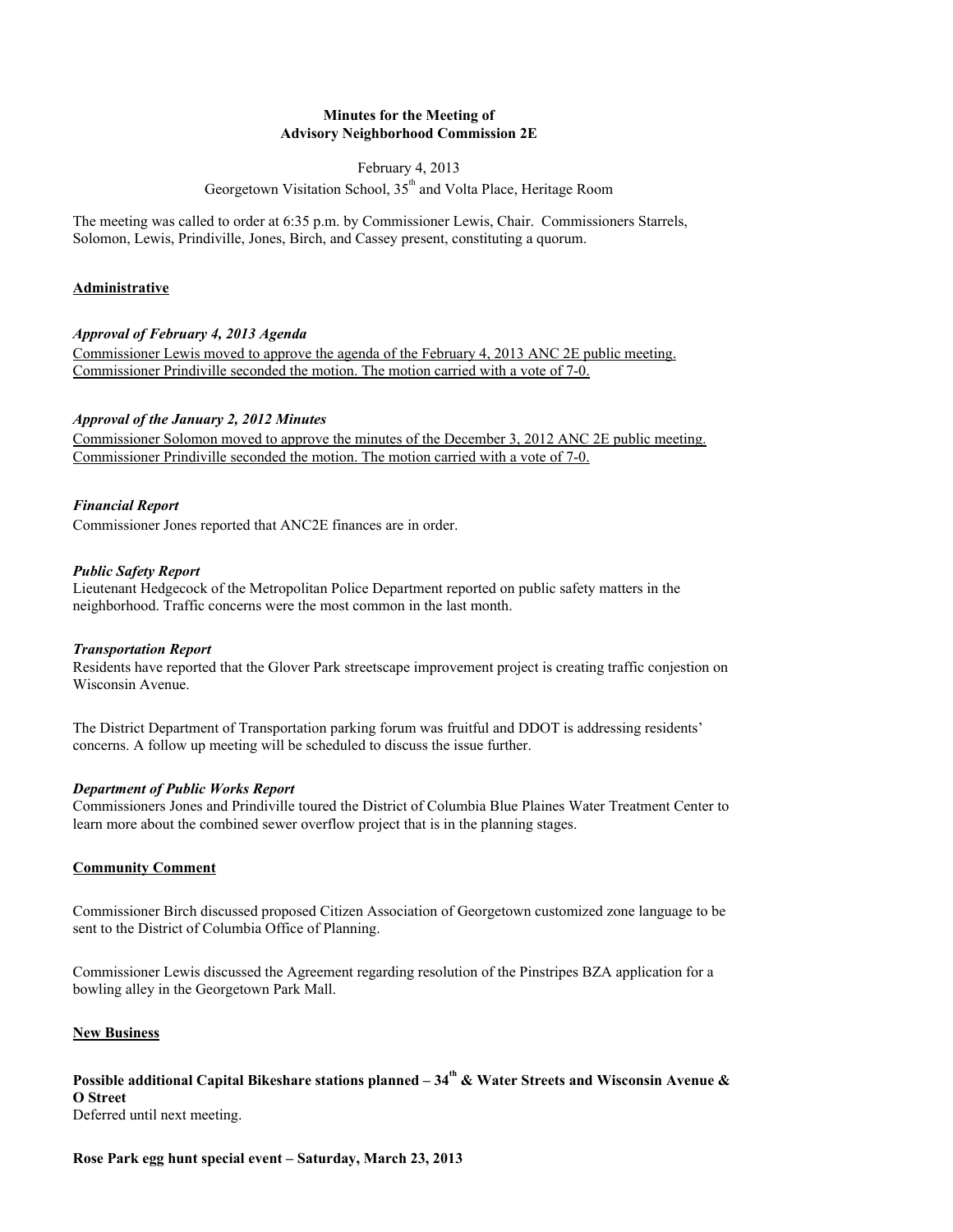Commissioner Birch made the following motion, which was seconded by Commissioner Prindiville. The motion carried with a vote of 7-0.

ANC 2E has no objection to the application by Mike Godzwa on behalf of the National Community Church for an egg hunt in Rose Park on March 23, 2013, on condition that the sponsors collect any trash, eggs, chocolate and other food remains at the conclusion of the event.

### **Nike Women's Marathon Half – April 2013**

Representatives from Pacers presented regarding the marathon. ANC2E commissioners decided to postpone resolution on the issue to the next meeting.

### **Bike DC 2013 – Sunday, May 12, 2013**

Commissioner Birch made the following motion, which was seconded by Commissioner Jones. The motion carried with a vote of 7-0.

### ANC 2E has no objection to the closure of the area of Rock Creek Parkway NW to the east of Georgetown for Bike DC on Sunday May 12.

### **Sprint Four the Cure 5k – September 2013**

Representatives from the race presented regarding the sprint. ANC2E commissioners decided to postpone resolution on the issue to the next meeting.

#### **Zoning**

### **3014 P Street, NW, BZA Application No. 18512, Application for special exception for lot occupancy, for non-conformance to lot coverage, and for the side yard requirement. (Hearing March 2013)**

Commissioner Birch made the following motion, which was seconded by Commissioner Jones. The motion carried with a vote of 8-0.

ANC 2E has no objection to request for a special exception on the plans proposed for a porch at the rear of the house at 3014 P Street, NW, in that it presents a minimal impact and creates no adverse conditions on adjacent properties. We note also that because of rules pertaining to side yards, space that is actually open is counted in existed coverage in this building. There have been no objections of which we are aware from neighbors.

## **ABC**

### **2807-2809 M Street, NW, Taj of India, ABRA-060065, Amended application to restrict hours, withdrawal of Protest**

Commissioner Birch made the following motion, which was seconded by Commissioner Solomon. The motion carried with a vote of 8-0.

With the understanding that the applicant Taj of India has requested and received an amendment to its application for a substantial change to its license for a summer garden with proposed hours to be amended to read Sunday through Thursday  $11:00$  am  $-11:30$  pm, Friday and Saturday  $11:00$  am  $-12:00$ am, ANC 2E hereby withdraws its protest to the application regarding License No.: ABRA-060065.

#### **Old Georgetown Board**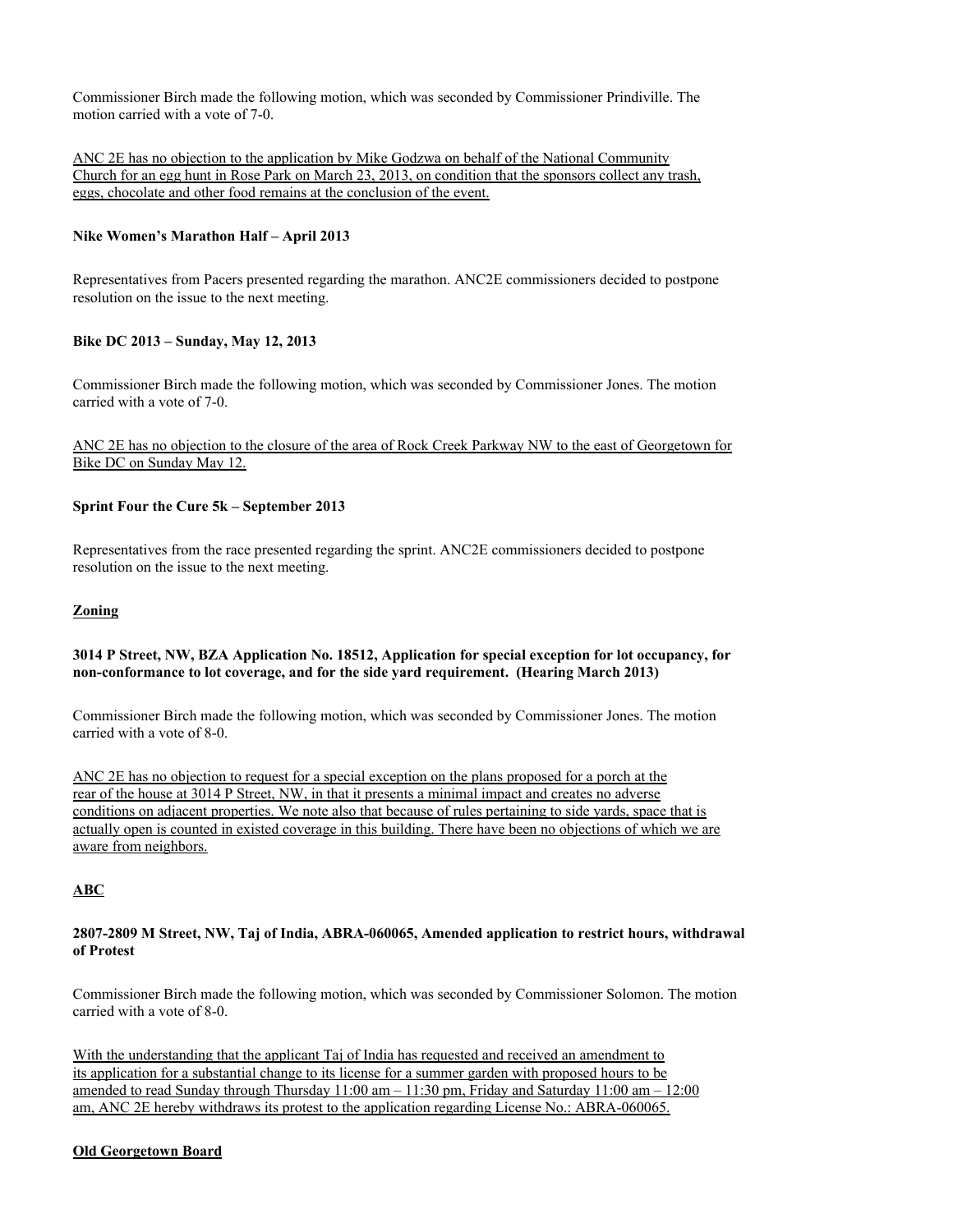Commissioner Birch chaired the meeting for consideration of the following OGB-related matters. Commissioner Lewis did not participate in the discussion or vote regarding any of these matters.

### *Regular Calendar*

#### **Private Projects**

### **1010 Wisconsin Avenue, NW, OG 13-077 (HPA 13-129):**

Commissioner Starrels made the following motion (Commissioner Solomon seconded), which passed by a vote of 7-0:

ANC2E appreciates the open concept because it is preferable to having a closed in wall. We are opposed to a closed wall on the ramp due to safety reasons. Having an open design identifies the ramp's use. We have no preference between the railing or mesh.

**SMD 07, 2519 Q Street, NW, OG 13-091** (HPA 13-143) Residence, Dormer at rear, Concept

Commissioner Jones made the following motion (Commissioner Jones seconded), which passed by a vote of 4-0:

ANC2E has no objection.

**SMD 07, 1825-C Wisconsin Avenue, NW, OG 13-084** (HPA 13-136) Commercial, ATM and sign scheme for "Cardinal Bank," Permit

Commissioner Birch made the following motion (Commissioner Jones seconded), which passed by a vote of 5-0:

ANC2E has no objection to the signage and the awning proposed but we have reservation regarding the location of the ATM, not the least of which being that it occupies what would otherwise be open view into the establishment that we would hope to maintain. Any location of an ATM should be mindful of automobile and pedestrian traffic concerns. We encourage the applicant to place the ATM in the side of the building.

**SMD 03, 1301 – 1325 36<sup>th</sup> Street, NW, OG 13-088** (HPA 13-140) Institution, Additions and alterations, Concept

Commissioner Jones made the following motion (Commissioner Prindiville seconded), which passed by a vote of 5-0:

ANC2E appreciates the applicant's efforts in working with adjacent neighbors and this commission. ANC2E believes this enhances the property while being mindful of the historical nature of the property. We have no objections.

**SMD 03, 3128 P Street, NW, OG 13-087** (HPA 13-139) Residence, 1-story rear addition, alterations, Concept

Commissioner Jones made the following motion (Commissioner Starels seconded), which passed by a vote of 4-0:

ANC2E does not object to this proposal as presents.

**SMD 03, 1336 Wisconsin Avenue, NW, OG 13-041** (HPA 13-067) Commercial, Sign scheme: signs, awning, and internally-illuminated sign for "GNC Live Well," Permit

Commissioner Jones made the following motion (Commissioner Starrels seconded), which passed by a vote of 5-0:

ANC2E opposes the project because it does not conform to the historic preservation signage regulations. We oppose the internal illumination as presented.

**SMD 03, 1365 Wisconsin Avenue, NW, OG 13-061** (HPA 13-101) Bank, Replace ATM and surround for BB&T Bank, Permit

Commissioner Jones made the following motion (Commissioner Starrels seconded), which passed by a vote of 5-0:

ANC2E does not object to the project as proposed.

**SMD 05, 3000 K Street, NW, OG 13-067** (HPA 13-118) Mixed-use complex, Sign scheme for "Washington Harbor," Permit

Commissioner Starrels made the following motion (Commissioner Prindiville seconded), which passed by a vote of 5-0:

ANC2E appreciates everything as shown tonight. ANC2E approves of the concept of the directory sign and